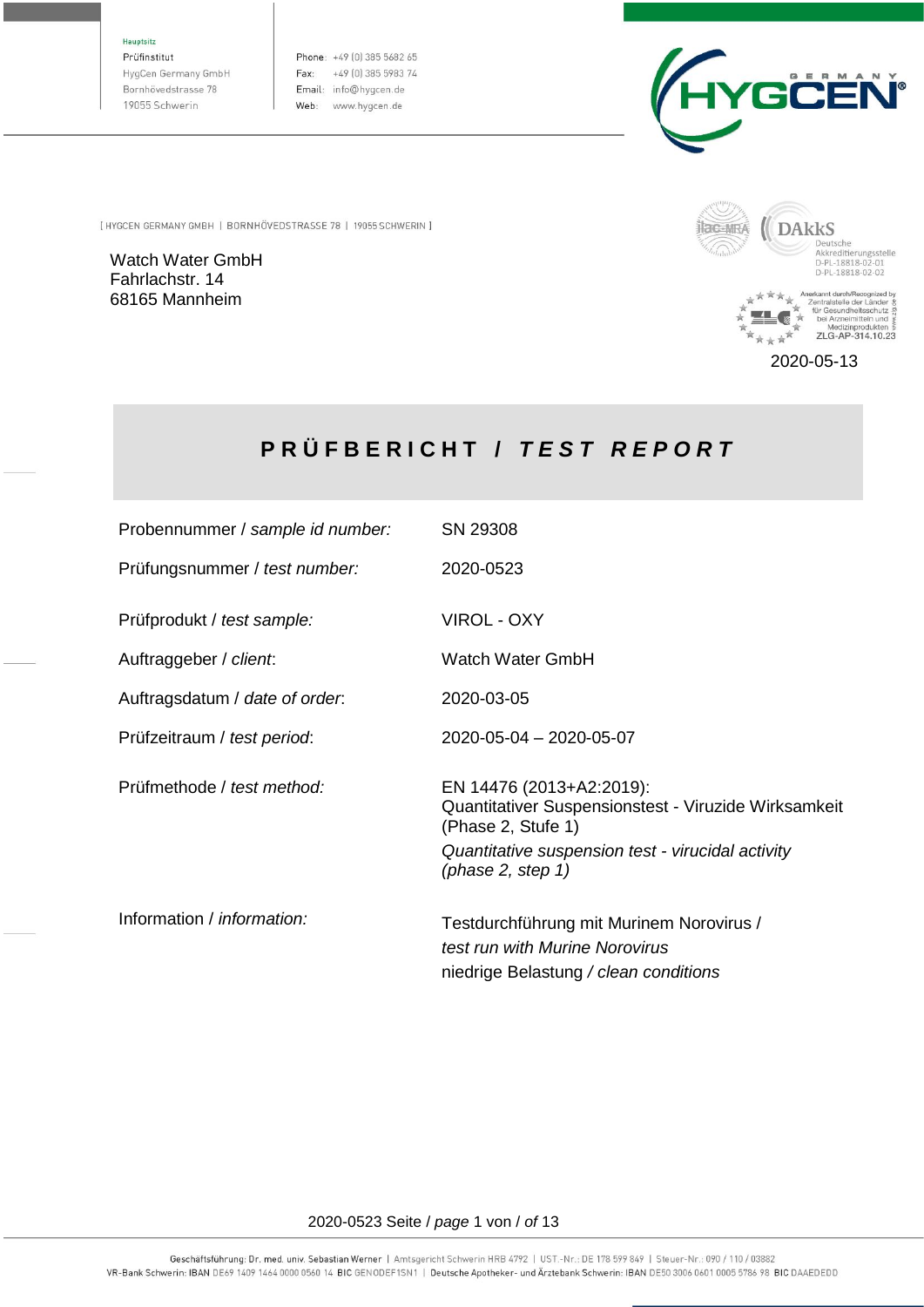

## **Identifizierung der Probe /** *identification of the sample*

| Prüfprodukt / test sample:                                                                                                 | <b>VIROL - OXY</b>                              |
|----------------------------------------------------------------------------------------------------------------------------|-------------------------------------------------|
| Probennummer / sample id number:                                                                                           | SN 29308                                        |
| Chargennummer / batch number:                                                                                              | VO2020D03M03                                    |
| Formulierungscode / formulation code:                                                                                      | nicht angegeben / not specified                 |
| Lieferdatum / date of delivery:                                                                                            | 2020-03-09                                      |
| Lagerbedingungen / storage conditions:                                                                                     | die des Herstellers / those of the manufacturer |
| Vom Hersteller zur Anwendung empfohlenes<br>Verdünnungsmittel / sample diluent<br>recommended by the manufacturer for use: | Leitungswasser / tap water                      |
| Aussehen / appearance:                                                                                                     | rosa Pulver / pink powder                       |
| Geruch / odour.                                                                                                            | produktspezifisch / product specific            |
| Wirkstoffsubstanz(en) laut<br>Herstellerangaben / active substance(s)<br>according to the manufacturer:                    | in 100g / per 100g:<br>4.67g $H_2O_2$           |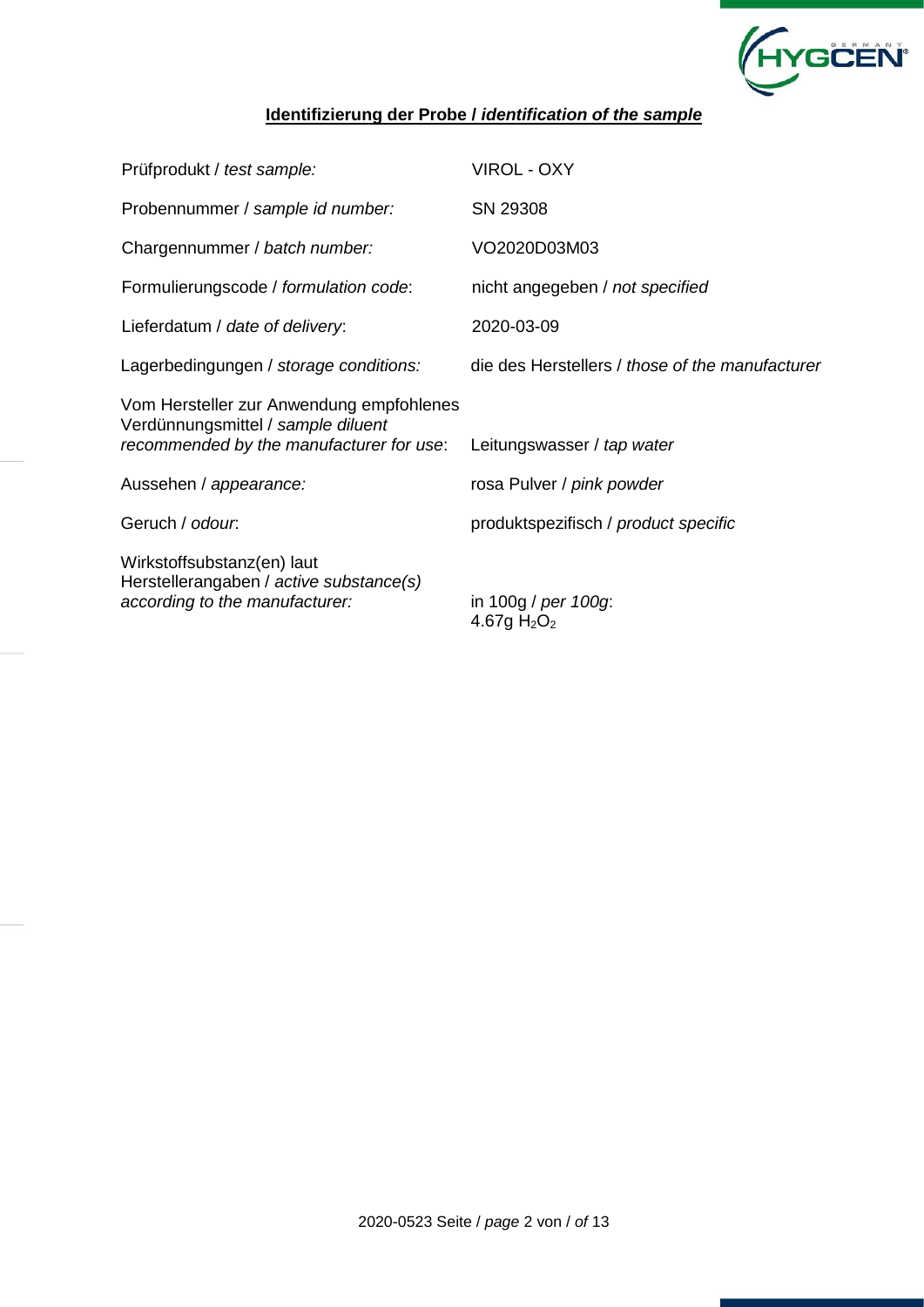

## **Prüfverfahrensbeschreibung /** *description of the test method*

#### *Prüfmethode / test method:* EN 14476 (2013+A2:2019)\*:

Chemische Desinfektionsmittel und Antiseptika - Quantitativer Suspensionsversuch Viruzidie für in der Humanmedizin verwendete chemische Desinfektionsmittel und Antiseptika - Prüfverfahren und Anforderungen (Phase 2, Stufe 1)

*EN 14476 (2013+A2:2019)\*:*

*Chemical disinfectants and antiseptics – Virucidal quantitative suspension test for chemical disinfectants and antiseptics used in human medicine – Test method and requirements (phase 2, step 1)*

*SOP 02-200*

\* Für den Nachweis der viruziden Wirksamkeit nach EN 14476 werden Suspensionen von 8 Volumenteilen des Desinfektionsmittels (Produktprüflösung) mit einem Teil Belastungssubstanz (0,3% bei der Prüfung von dirty conditions bzw. 0,03% bei der Prüfung von clean conditions) und einem Volumenteil Virussuspension mit einem Titer von mindestens 10 <sup>7</sup> TC ID 50 / ml inkubiert. Nach Ablauf der Einwirkungszeit wird die Wirkung des Desinfektionsmittels durch Verdünnen (bzw. Gel-Filtration) gestoppt und zur Ermittlung des Restvirusgehaltes eine Verdünnungsreihe entsprechend der Progression 1:10 /1:100 / 1:1000 u.s.w. angelegt. Die Titration erfolgt im Mikrotitersystem auf 96-well Platten. Darüber hinaus werden folgende Kontrollen durchgeführt: Viruskontrolle, Zytotoxizitätskontrolle, Suszeptibilitätskontrolle und Referenzinaktivierung. Die Kalkulation der Ergebnisse erfolgt nach Spearman und Kärber und wird als Differenz zwischen dem Titer der Viruskontrolle und dem Titer der Produktprüflösung unter Einbeziehung eines 95%igen Konfidenzintervalles berechnet.

*\* For the evaluation of the virucidal activity according to EN 14476 suspensions of 8 parts by volume of the disinfectant solution (sample test solution) were mixed with one volume of an interfering substance (0.3% in the test with dirty conditions and 0.03% for clean conditions) and one volume of virus suspension with a titer of at least 10 <sup>7</sup> TC ID 50 / ml After the contact time the disinfectant activity was stopped by diluting (or gel filtration). For the determination of residual virus content, a dilution series according to the progression of 1:10 / 1:100 / 1:1000 etc. was prepared. The titration was carried out in microtiter 96-well plates. In addition, the following controls were performed: virus control, cytotoxicity control, susceptibility control and a reference inactivation. The calculation of titer reductions is based on the method of Spearman and Kärber and is measured as the difference between the titer of the virus control and the titer of sample test solution including a 95% confidence interval.*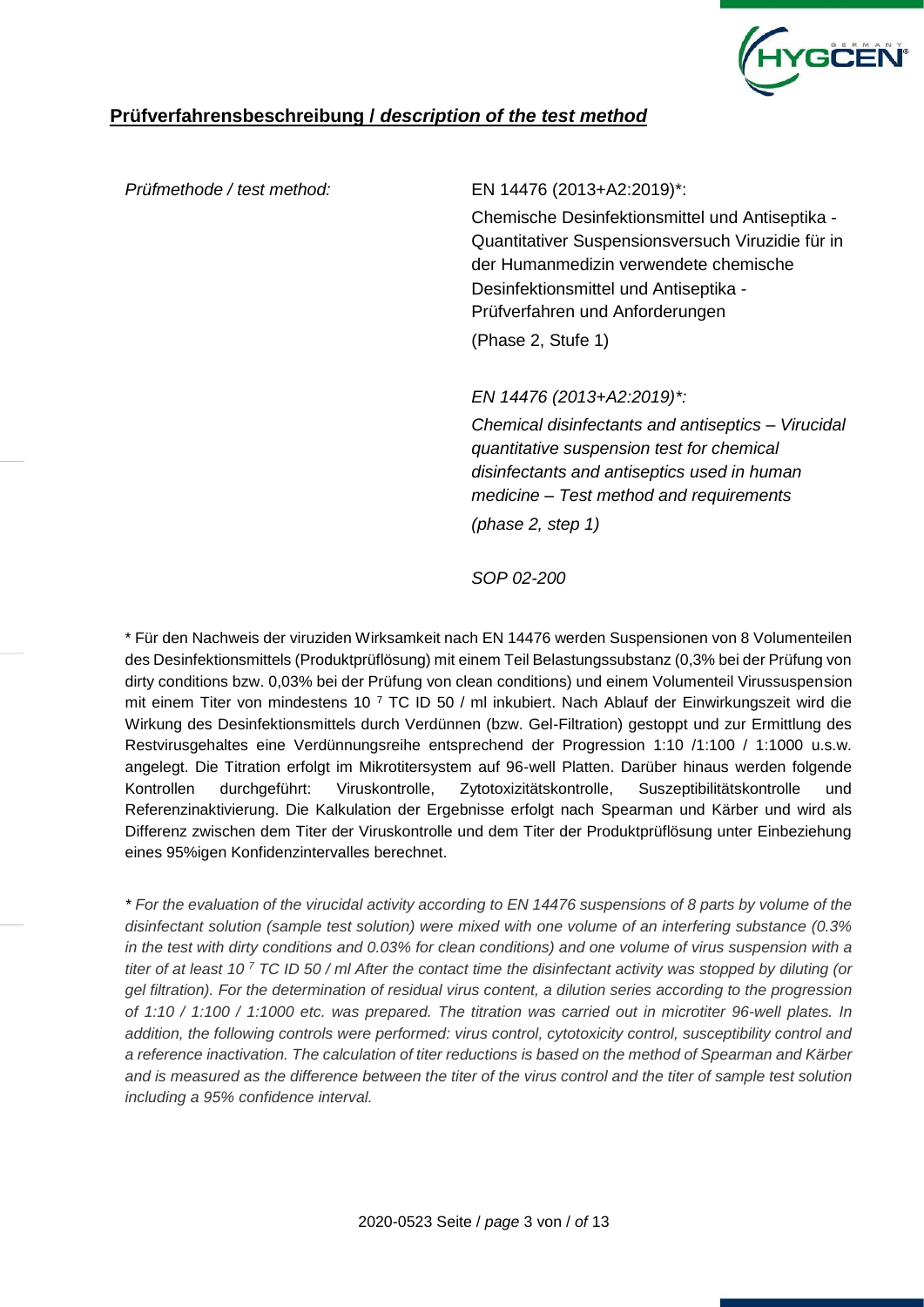

## **Prüfverfahrensbeschreibung /** *description of the test method*

| Prüftemperatur(en) /<br>test temperature(s):                                   | $20^{\circ}$ C ± 1°C                                                                                                                                                                                                                                                                                                                                                                                                                                                                                                                                             |                                   |  |  |  |  |  |  |
|--------------------------------------------------------------------------------|------------------------------------------------------------------------------------------------------------------------------------------------------------------------------------------------------------------------------------------------------------------------------------------------------------------------------------------------------------------------------------------------------------------------------------------------------------------------------------------------------------------------------------------------------------------|-----------------------------------|--|--|--|--|--|--|
| Produktprüfkonzentration(en) /<br>sample test concentration(s):                | 3%, 2%, 1%, 0.5% (m/v)<br>Tatsächliche Prüfkonzentrationen /<br>real test concentrations                                                                                                                                                                                                                                                                                                                                                                                                                                                                         |                                   |  |  |  |  |  |  |
| Aussehen der Produktverdünnung(en) /<br>appearance of the product dilution(s): | Klar / clear                                                                                                                                                                                                                                                                                                                                                                                                                                                                                                                                                     |                                   |  |  |  |  |  |  |
| Belastungssubstanz(en) /<br>interfering substance(s):                          | niedrige Belastung / clean conditions:<br>0,3g/l Rinderserumalbumin /<br>0.3g/l bovine serum albumin                                                                                                                                                                                                                                                                                                                                                                                                                                                             |                                   |  |  |  |  |  |  |
| Prüfviren / test organism(s):                                                  | Murine norovirus (MNV),<br>strain 99 Berlin<br>Passage Nr. / passage no:                                                                                                                                                                                                                                                                                                                                                                                                                                                                                         | <b>RVB-0651</b><br>P <sub>3</sub> |  |  |  |  |  |  |
| Zelllinie zur Vermehrung /<br>cell line for replication:                       | <b>RAW 264.7</b>                                                                                                                                                                                                                                                                                                                                                                                                                                                                                                                                                 | CCLV-RIE 996                      |  |  |  |  |  |  |
| Titrationsverfahren /<br>method of titration:                                  | Virustitration auf Zellen als Monolayer in 96-<br>Well<br>Mikrotiterplatten.<br>Produktprüflösung<br>werden<br>eiskaltem DMEM + 2% FBS bis zu einer<br>Verdünnung von 10 <sup>-8</sup> verdünnt. 100µl von<br>jeder Verdünnung wurden in 8 wells der<br>Mikrotiterplatte pipettiert. / virus titration on<br>cells as monolayer in 96-well microtitre<br>plates. 0.5ml sample test solution were<br>diluted with 4.5ml icecold DMEM with 2%<br>FBS up to a dilution of $10^8$ . 100µl of each<br>dilution were pipetted into 8 wells of the<br>microtitre plate. | 0,5ml<br>mit<br>4,5ml             |  |  |  |  |  |  |

Einwirkzeit(en) / *contact time(s)*: 10 Minuten / *minutes*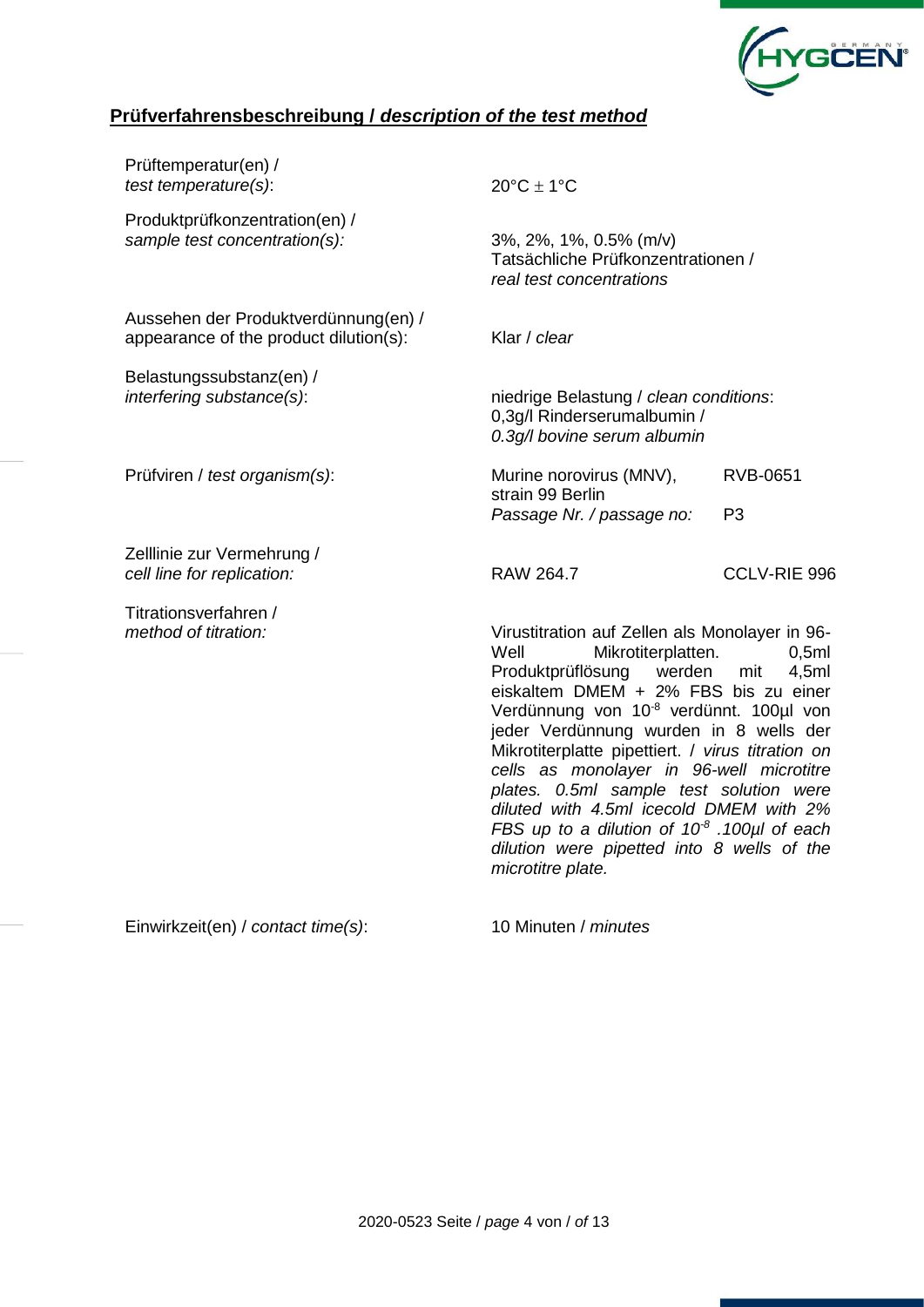

## **Prüfverfahrensbeschreibung /** *description of the test method*

| Bebrütungstemperatur /<br>incubation temperature:                                                      | $36^{\circ}$ C $\pm$ 1°C                                                                                                |                                                                                                                                                                                                                       |
|--------------------------------------------------------------------------------------------------------|-------------------------------------------------------------------------------------------------------------------------|-----------------------------------------------------------------------------------------------------------------------------------------------------------------------------------------------------------------------|
| Probenverdünnungsmittel /<br>diluent used for test solution:                                           | Wasser standardisierter Härte /<br>hard water according to standard                                                     |                                                                                                                                                                                                                       |
| Verfahren zur Beendigung der Wirkung des<br>Produktes und / procedure to stop action of<br>the sample: | eisgekühltem DMEM + 2% FBS /<br>$DMEM + 2\% FBS$                                                                        | Verdünnung bis 10 <sup>-4</sup> innerhalb von 10sec mit<br>Dilution up to $10-4$ within 10sec with ice-cold                                                                                                           |
| Stabilität der Produktverdünnung /<br>stability of the product dilution:                               | test procedure.                                                                                                         | Keine Veränderungen der Stabilität und des<br>Aussehens während der Testdurchführung. /<br>No changes in stability and appearance during the                                                                          |
|                                                                                                        | kein Niederschlag oder Ausfällungen /<br>no flocculants or precipitation                                                |                                                                                                                                                                                                                       |
| pH-Werte / pH-values 20°C:                                                                             | $3\%$ in WSH <sup>1)</sup><br>$2\%$ in WSH <sup>1)</sup><br>1% in WSH $1$ <sup>1)</sup><br>$0.5\%$ in WSH <sup>1)</sup> | 1.48<br>1.62<br>1.89<br>2.19                                                                                                                                                                                          |
|                                                                                                        | <sup>1)</sup> Wasser standardisierter Härte /<br>hard water according to standard                                       |                                                                                                                                                                                                                       |
| Kontrolle der Zellsensibilität /<br>control of cell susceptibility:                                    | welche mit 0,01% Produktlösung<br>respectively PBS                                                                      | Vergleichende Virustitrationen wurden auf Zellen<br>bzw. PBS<br>behandelt wurden, durchgeführt / comparative<br>virus titrations were performed on cells, which had<br>been treated with 0.01% solution of the sample |
| Referenz Virusinaktivierung /<br>reference virus inactivation:                                         | 0,7%(V/V) Formaldehydlösung /<br>0.7% (V/V) formaldehyde solution                                                       |                                                                                                                                                                                                                       |
|                                                                                                        | Einwirkzeiten / contact times: 30, 60min                                                                                |                                                                                                                                                                                                                       |
| Prüfanforderung / test requirement:                                                                    |                                                                                                                         |                                                                                                                                                                                                                       |
| EN 14476:                                                                                              | Reduktion / reduction $\geq 4$ lg                                                                                       |                                                                                                                                                                                                                       |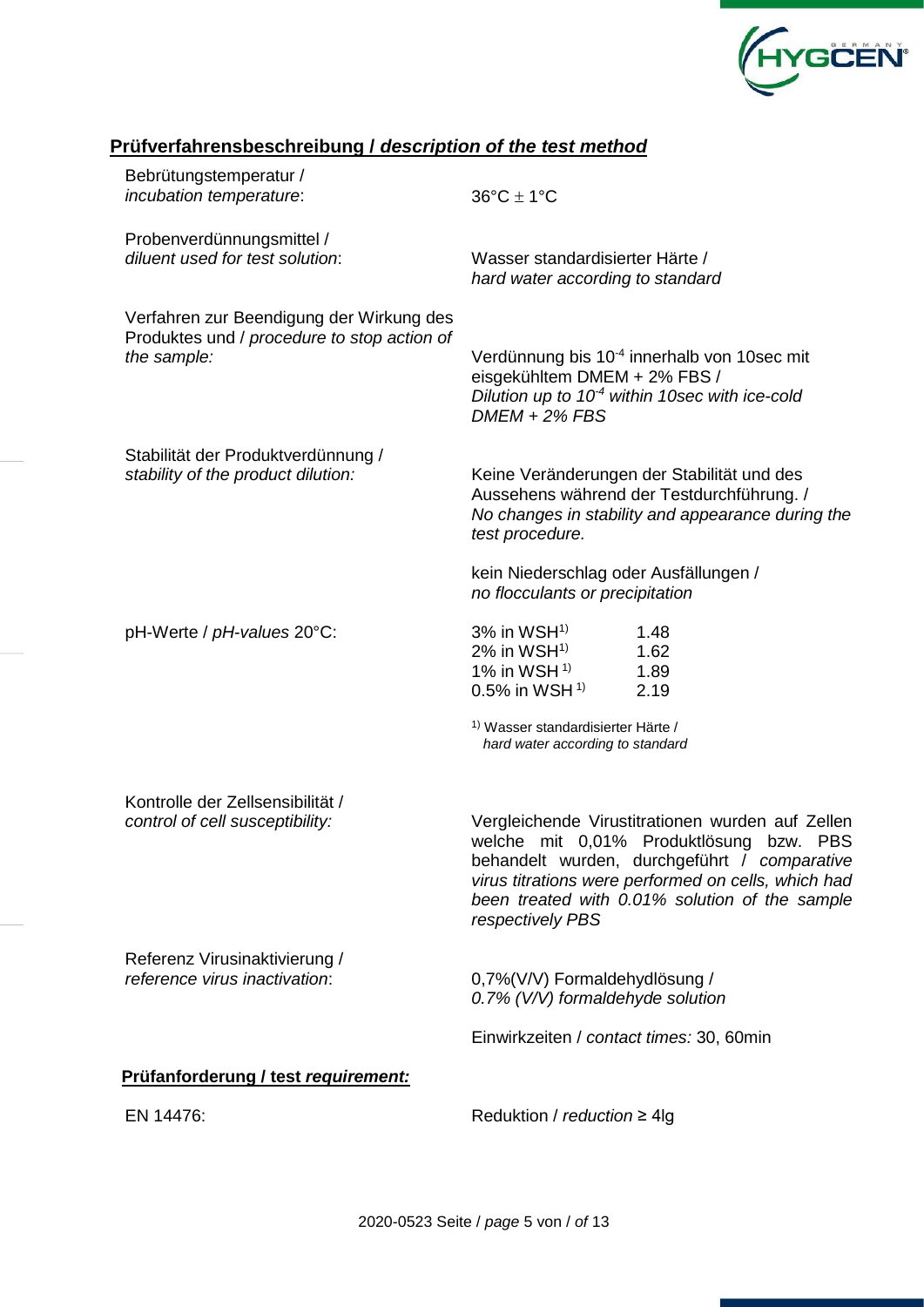

### **Berechnung der viruziden Wirksamkeit /** *calculation of the virucidal activity*

Der TCID50 wurde entsprechend der Methode von Spearman und Kärber berechnet / *TCID50 was calculated according to the method of Spearman and Kärber*

$$
m = x_k + d/2 - d \sum p_i
$$

- m = Negativer dekadischer Logarithmus des Titers auf Basis des Prüfvolumens / *negative decimal logarithm of the titre based on the test volume*
- $x_k$  = Logarithmus der niedrigsten Dosierung (Verdünnungsstufe), bei der alle Prüfobjekte eine positive Reaktion abgeben / *logarithm of lowest dose (dilution level) at which all test objects exhibit a positive reaction*
- d = Logarithmus des Verdünnungsfaktors / *logarithm of dilution factor*
- p<sup>i</sup> = Beobachtete Reaktionsrate / *observed reaction rate*

#### Berechnung der Standardabweichung / *calculation of the standard error*

$$
S_m = \sqrt{d^2 \sum \{p_i(1-p_i)\}/(n-1)\}}
$$

- S<sup>m</sup> = Standardfehler des logarithmischen Titers / *standard error of logarithmic titre*
- d = Logarithmus des Verdünnungsfaktors / *logarithm of dilution factor*
- p<sup>i</sup> = Beobachtete Reaktionsrate / *observed reaction rate*
- n = Anzahl der Prüfobjekte je Verdünnung / *number of test objects per dilution*

#### Berechnung der Reduktion / *calculation of the reduction*

$$
R_{T1}=a-b
$$

- RT1 = Reduktion des ersten Prüflaufs / *reduction from first test run*
- a = lg TCID50/ml der Kontrolltitration aus dem ersten Prüflauf / *lg TCID50/ml of control titration of the first test run*
- b = lg TCID50/ml der "Restvirus"-Titration aus dem ersten Prüflauf / *lg TCID50/ml of "rest virus" titration of the first test run*

#### Berechnung des 95 %-Vertrauensbereich von R aus der ersten Annäherung (KR(T1)) / *calculation of the 95 % confidence interval of R of the first approach*

$$
K_{R(T1)} = 2 \times \sqrt{S_a^2 + S_b^2}
$$

- KR(T1) = 95 %-Vertrauensbereich von R aus dem ersten Prüflauf / *95 % confidence interval of the R of the first test run*
- S<sup>a</sup> = Standardfehler der Kontrolltitration aus dem ersten Prüflauf / *standard error of control titration of the first test run*
- 2S<sup>a</sup> = 95 %-Vertrauensbereich der Kontrolltitration aus dem ersten Prüflauf / *95 % confidence interval of control titration of the first test run*
- S<sup>b</sup> = Standardfehler der "Restvirus"-Titration aus dem ersten Prüflauf / *standard error of "rest virus" titration of the first test run*
- 2S<sup>b</sup> = 95 %-Vertrauensbereich der "Restvirus"-Titration aus dem ersten Prüflauf / *95 % confidence interval of "rest virus" titration of the first test run*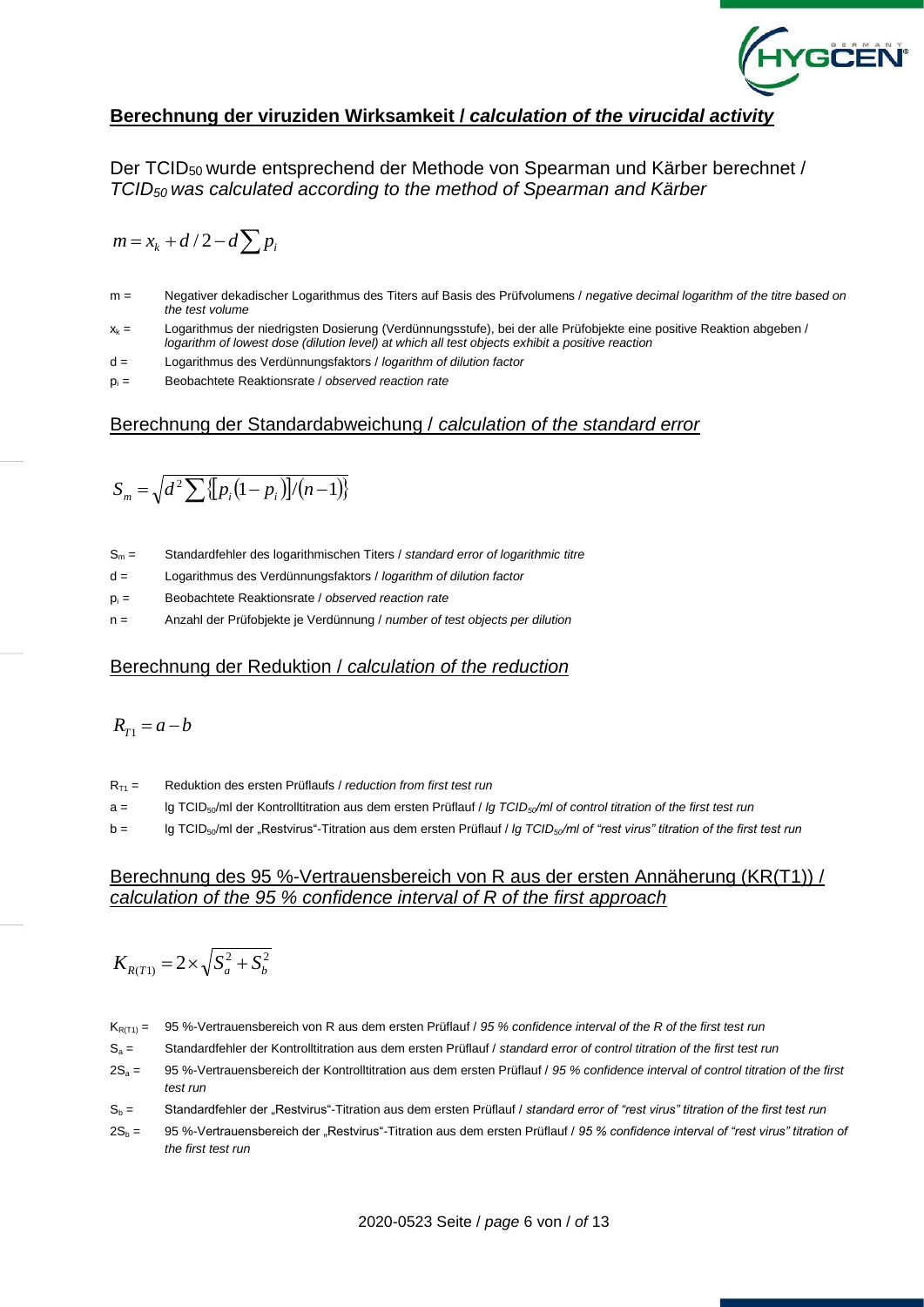

Sofern im Testansatz mit Desinfektionsmittel kein "Restvirus" mehr nachweisbar ist, entspricht das 95% KI des RF des Testansatzes dem des Kontrollansatzes.

Von einer Wirksamkeit des Desinfektionsmittels gegen Viren wird immer dann ausgegangen, wenn der Reduktionsfaktor ≥ 4lg Stufen beträgt.

*In case no "residual virus" is detectable in the test procedure with test corresponds this with the 95% CI of the RF of the test procedure with the control.*

*For virucidal activity the product shall demonstrate at least a decimal lg reduction factor of ≥ 4lg units.*

Zusammenfassungen der Ergebnisse des quantitativen Suspensionstests entsprechend EN 14476 mit **VIROL - OXY** und Murinem Norovirus sind in den Tabellen 1- 2 dargestellt. In Tabelle 3 sind die Ergebnisse der Kontrollen zusammengefasst.

*Summaries of the results of the quantitative suspension test according EN 14476 with VIROL - OXY and Murine Norovirusare shown in tables 1-2. In table 3 the results of the controls are summarized.*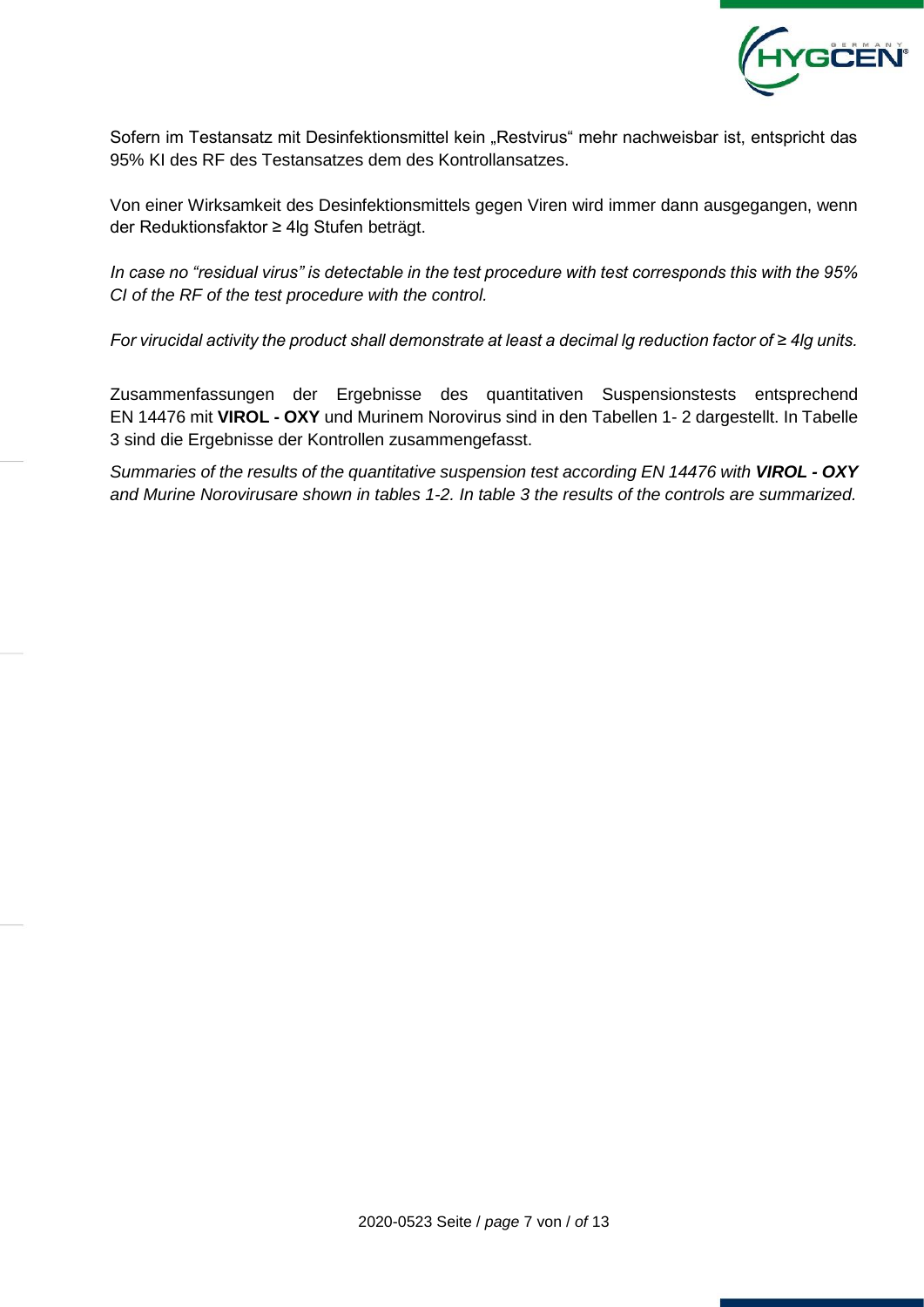

## **Ergebnisse Murines Norovirus /** *test results Murine Norovirus*

Tabelle 1 / table 1: Zusammenfassung der Ergebnisse von **VIROL - OXY** und Murinem Norovirus */ summary of the results with VIROL - OXY Murine Norovirus*

| Produktkonzentration /<br>test sample concentration                  |  | Belastung /<br>interfering<br>substance                                                                                                                                                 | $CD_{50}$   | Ig-TCID <sub>50</sub> nach  min<br>$Ig$ -TCID <sub>50</sub> after  min | <b>Titerreduktion</b><br>$\geq$ 4lg nachmin<br>$\geq$ 4lg reduction<br>after  min |
|----------------------------------------------------------------------|--|-----------------------------------------------------------------------------------------------------------------------------------------------------------------------------------------|-------------|------------------------------------------------------------------------|-----------------------------------------------------------------------------------|
| (m/v)                                                                |  |                                                                                                                                                                                         |             | 10 <sub>min</sub>                                                      |                                                                                   |
| VIROL - OXY 3%                                                       |  | $0.3g$ /l BSA                                                                                                                                                                           | $\leq 2.50$ | $\leq$ 2.50 + 0.00                                                     | 10                                                                                |
| VIROL - OXY 2%                                                       |  | $0.3g$ /l BSA                                                                                                                                                                           | $\leq 2.50$ | $\leq$ 2.50 + 0.00                                                     | 10                                                                                |
| VIROL - OXY 1%                                                       |  | $0.3g$ /l BSA                                                                                                                                                                           | ≤ 1.50      | $\leq 1.50 + 0.00$                                                     | 10                                                                                |
| VIROL - OXY 0.5%                                                     |  | 0.3g/IBSA                                                                                                                                                                               | $\leq 1.50$ | $2.25 \pm 0.32$                                                        | 10                                                                                |
| Viruskontrolle /<br>virus control                                    |  | 0.3g/IBSA                                                                                                                                                                               |             | $7.25 \pm 0.44$                                                        | n.a.                                                                              |
| TCID <sub>50</sub><br>CD <sub>50</sub><br>n.a.<br>n.d.<br><b>BSA</b> |  | Tissue culture infectious dose<br>Zytotoxische Dosis / cytotoxic dose<br>nicht anwendbar / not applicable<br>nicht durchgeführt / not done<br>Rinderserumalbumin / bovine serum albumin |             |                                                                        |                                                                                   |

Tabelle 2 / *table* 2: Zusammenfassung der Ergebnisse von **VIROL - OXY** und Murinem Norovirus anhand der Reduktionsfaktoren / *summary of the results with VIROL - OXY and Murine Norovirus showing the reduction factors* 

| Produktkonzentration /<br>test sample concentration           | Belastung /<br>interfering<br>substance                                                                                                                                                 | CD <sub>50</sub> | Viruskontrolle<br>virus control<br>$[lg-TCID50]$ | Reduktionsfaktor<br>reduction factor<br>$[lg-TCID50]$ |
|---------------------------------------------------------------|-----------------------------------------------------------------------------------------------------------------------------------------------------------------------------------------|------------------|--------------------------------------------------|-------------------------------------------------------|
| (m/v)                                                         |                                                                                                                                                                                         |                  |                                                  | 10 <sub>min</sub>                                     |
| VIROL - OXY 3%                                                | $0.3$ g/l BSA                                                                                                                                                                           | ≤ 2.50           |                                                  | $\geq$ 4.75 $\pm$ 0.44                                |
| VIROL - OXY 2%                                                | $0.3$ g/l BSA                                                                                                                                                                           | $\leq 2.50$      | $7.25 \pm 0.44$                                  | $\geq$ 4.75 ± 0.44                                    |
| VIROL - OXY 1%                                                | 0.3q/IBSA                                                                                                                                                                               |                  |                                                  | $\geq 5.75 \pm 0.44$                                  |
| VIROL - OXY 0.5%                                              | $0.3$ g/l BSA                                                                                                                                                                           | $\leq 1.50$      |                                                  | $5.00 \pm 0.54$                                       |
| $TCID_{50}$<br>CD <sub>50</sub><br>n.a.<br>n.d.<br><b>BSA</b> | Tissue culture infectious dose<br>Zytotoxische Dosis / cytotoxic dose<br>nicht anwendbar / not applicable<br>nicht durchgeführt / not done<br>Rinderserumalbumin / bovine serum albumin |                  |                                                  |                                                       |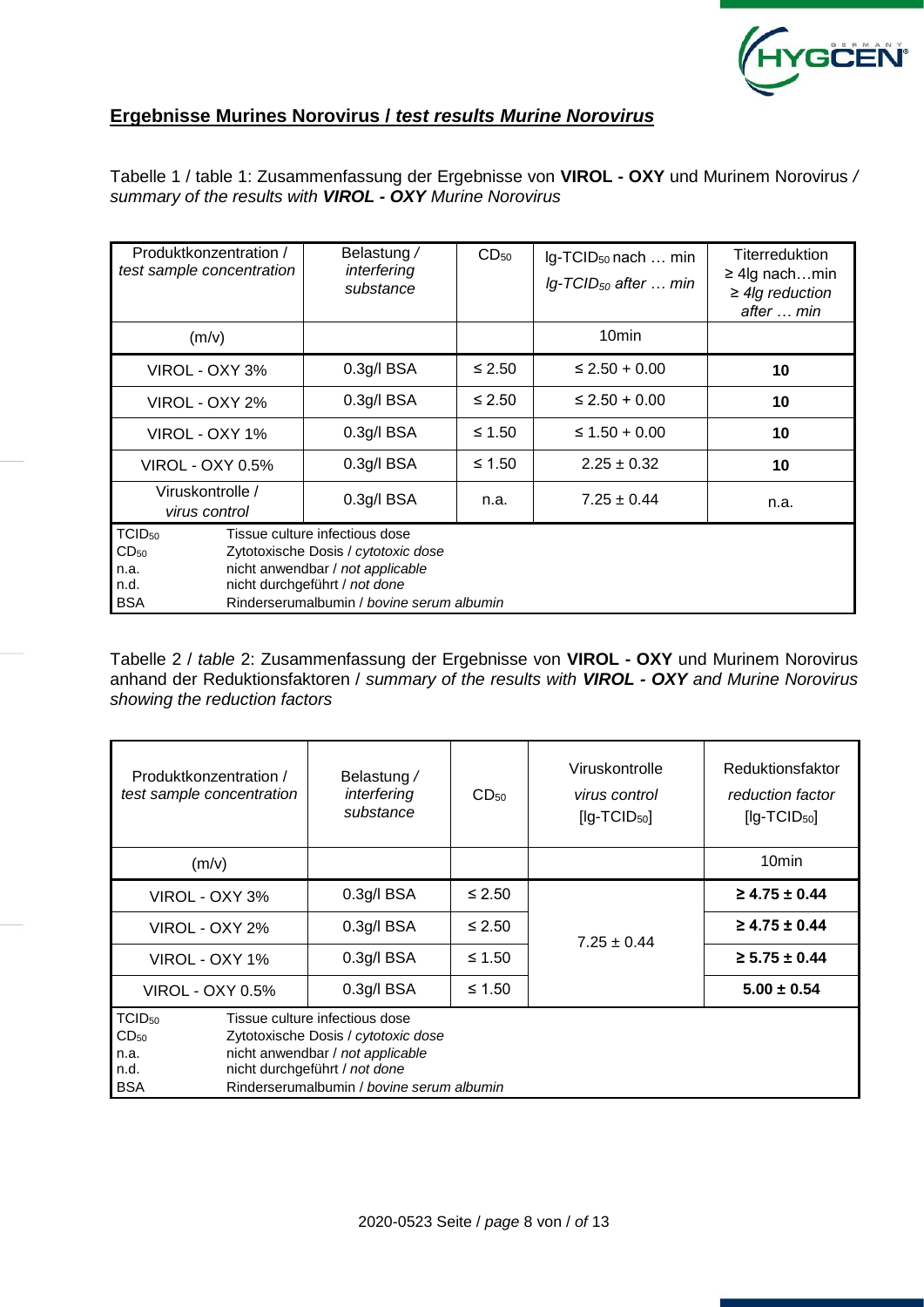

## **Ergebnisse Murinem Norovirus /** *test results Murine Norovirus*

Tabelle 3 / *table 3*: Viruskontrollen und Referenzinaktivierung mit Murinem Norovirus */ virus controls and reference inactivation of Murine Norovirus*

| Konzentration der Kontrolle<br>/ concentration of the<br>control                   | Belastung /<br>interfering<br>substance                                                                                                                                                                                                                      | CD <sub>50</sub> | Ig-TCID <sub>50</sub> nach  min<br>$lg$ -TCID <sub>50</sub> after  min |                 |                 |                 |  |  |  |  |  |  |
|------------------------------------------------------------------------------------|--------------------------------------------------------------------------------------------------------------------------------------------------------------------------------------------------------------------------------------------------------------|------------------|------------------------------------------------------------------------|-----------------|-----------------|-----------------|--|--|--|--|--|--|
|                                                                                    |                                                                                                                                                                                                                                                              |                  | $\Omega$                                                               | 10              | 30              | 60              |  |  |  |  |  |  |
| Formaldehyde 0.7% (V/V)                                                            | <b>PBS</b>                                                                                                                                                                                                                                                   | $\leq 4.50$      | n.d.                                                                   | n.d.            | $5.38 \pm 0.42$ | $4.63 \pm 0.26$ |  |  |  |  |  |  |
| Viruskontrolle / virus control<br>$20^{\circ}$ C                                   | $0.3g$ /l BSA                                                                                                                                                                                                                                                | n.a.             | n.d.                                                                   | $7.25 \pm 0.44$ | n.d.            | n.d.            |  |  |  |  |  |  |
| Nachwirkungskontrolle /<br><i>inactivation control</i><br>(3% VIROL - OXY)         | 0.3g/l BSA                                                                                                                                                                                                                                                   | n.a.             | $7.63 \pm 0.26$                                                        | n.d.            | n.d.            | n.d.            |  |  |  |  |  |  |
| Nachwirkungskontrolle<br>WSH / inactivation control<br>hard water                  | 0.3g/l BSA                                                                                                                                                                                                                                                   | n.a.             | $8.00 \pm 0.38$                                                        | n.d.            | n.d.            | n.d.            |  |  |  |  |  |  |
| Zellsensibilität /<br>cell susceptibility<br>(PBS)                                 | 0.3g/l BSA                                                                                                                                                                                                                                                   | n.a.             | n.d                                                                    | n.d.            |                 | $6.88 \pm 0.42$ |  |  |  |  |  |  |
| Zellsensibilität /<br>cell susceptibility<br>(0.01% VIROL - OXY)                   | n.d.<br>0.3g/l BSA<br>n.a.                                                                                                                                                                                                                                   |                  | n.d.                                                                   | n.d.            | $7.50 \pm 0.36$ |                 |  |  |  |  |  |  |
| TCID <sub>50</sub><br>CD <sub>50</sub><br>n.a.<br>n.d.<br><b>BSA</b><br><b>PBS</b> | Tissue culture infectious dose<br>Zytotoxische Dosis / cytotoxic dose<br>nicht anwendbar / not applicable<br>nicht durchgeführt / not done<br>Rinderserumalbumin / bovine serum albumin<br>Phosphat gepufferte Salzlösung / phosphate buffered salt solution |                  |                                                                        |                 |                 |                 |  |  |  |  |  |  |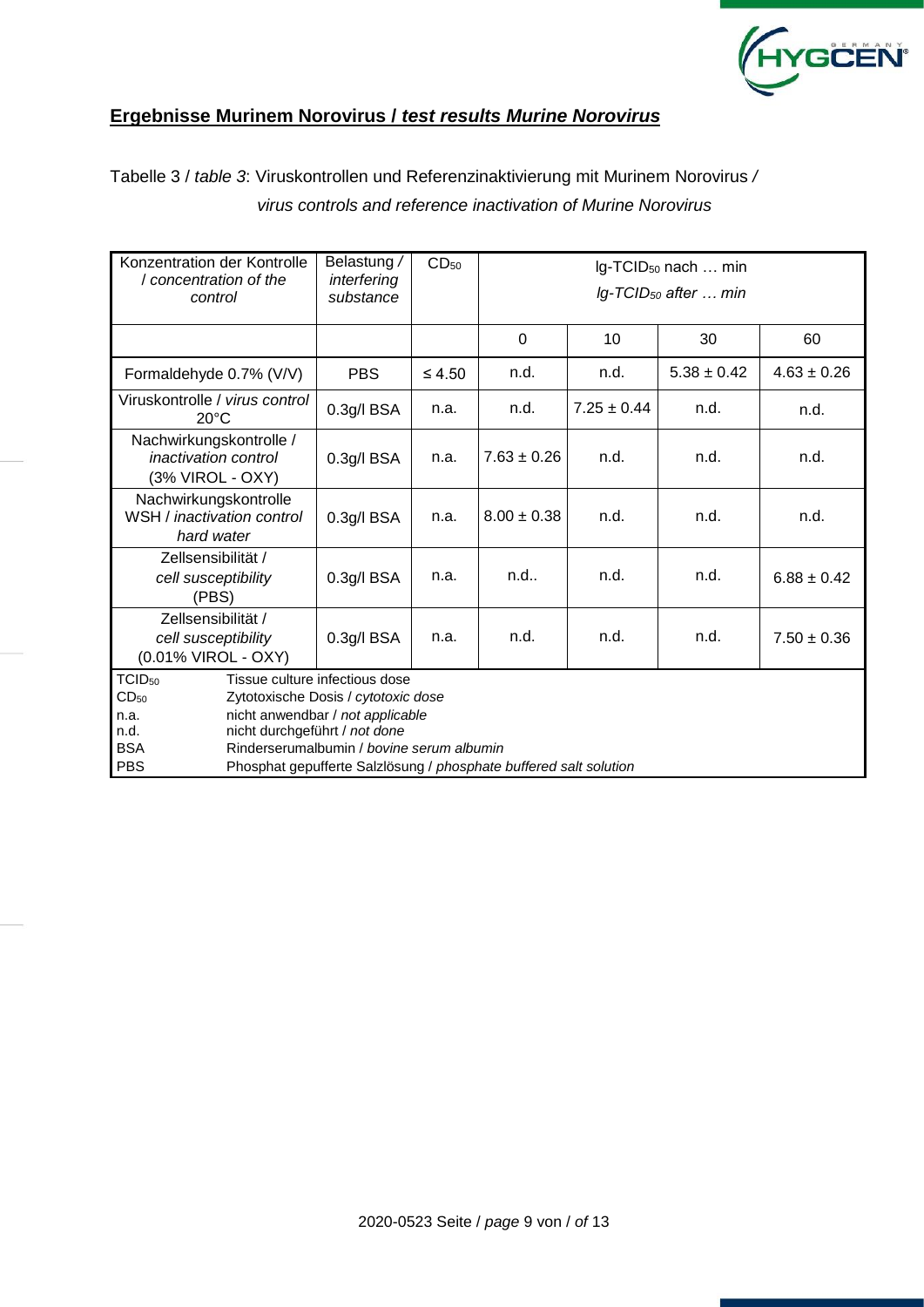

GĊËÑ

Abb. 1 / *fig. 1* : Referenzinaktivierung von Murinem Norovirus durch 0,7% Formaldehyd / *reference inactivation of Murine Norovirus by 0.7% formaldehyde*



*inactivation of Murine Norovirus by VIROL - OXY*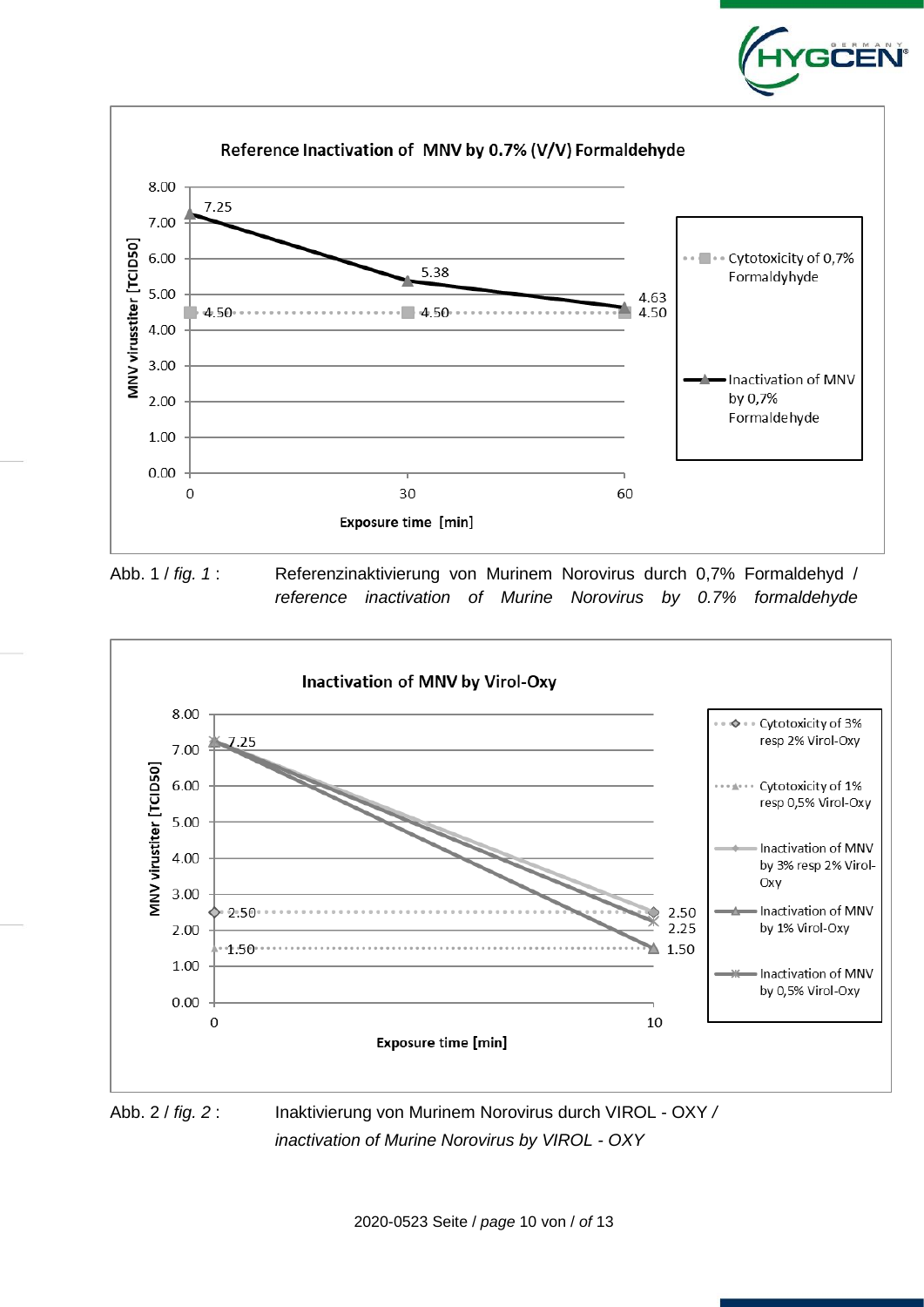

## **Verifizierung des Verfahrens /** *verification of the methodology*

| Zytotoxizität / cytotoxicity:                           | Das 3%ige und 2%ige Produkt VIROL - OXY zeigte bei einer<br>Verdünnung von 10 <sup>-2</sup> (2,50 CD <sub>50</sub> ) keinen zytotoxischen Effekt.<br>Das 1%ige und 0,5%ige Produkt VIROL - OXY zeigte bei einer<br>Verdünnung von 10 <sup>-1</sup> (1,50 CD <sub>50</sub> ) keinen zytotoxischen Effekt.  |
|---------------------------------------------------------|-----------------------------------------------------------------------------------------------------------------------------------------------------------------------------------------------------------------------------------------------------------------------------------------------------------|
|                                                         | Dies stört folglich nicht die erforderlichen Verdünnungen zum<br>Nachweis einer viruziden Wirkung.                                                                                                                                                                                                        |
|                                                         | The 3% and 2% sample VIROL - OXY showed no cytotoxic effect at<br>a dilution of $10^2$ (2.50 CD <sub>50</sub> ).<br>The 1% and 0.5% sample VIROL - OXY showed no cytotoxic effect<br>at a dilution of $10^1$ (1.50 CD <sub>50</sub> ).                                                                    |
|                                                         | Therefore this doesn't affect the dilutions needed to demonstrate the<br>virucidal activity.                                                                                                                                                                                                              |
| Viruskontrolle /<br>virus control:                      | Der Virustiter für das Murinem Norovirus betrug $7,25 \pm 0,44$ TCID <sub>50</sub> .<br>Die nachweisbare Titerreduktion betrug somit $\geq 4$ lg.                                                                                                                                                         |
|                                                         | The virus titre for Murine Norovirus was $7.25 \pm 0.44$ TCID <sub>50</sub> .<br>The detectable titre reduction was $\geq 4$ lg.                                                                                                                                                                          |
| Zellsensibilität /<br>cell susceptibility:              | Die vergleichende Virustitration auf vorbehandelten und nicht<br>vorbehandelten Zellen zeigte einen Unterschied von<br>< 1lg Stufen.                                                                                                                                                                      |
|                                                         | The comparative virus titration on pretreated cells and not pretreated<br>cells showed a difference < 1lg units of the virus titre.                                                                                                                                                                       |
| Referenzinaktivierung /<br>reference inactivation:      | Der Reduktionsfaktor von 0,7% Formaldehyd betrug<br>nach<br>30min 1,87lg sowie nach 60min Einwirkungszeit 2,62lg.                                                                                                                                                                                         |
|                                                         | The reduction factor of 0.7% formaldehyde was after 30min 1.87lg<br>as well as after 60min 2.62lg contact time.                                                                                                                                                                                           |
| Nachwirkungskontrolle /<br><i>inactivation control:</i> | Die vergleichende Virustitration der Nachwirkungskontrolle und der<br>Viruskontrolle zeigte einen Unterschied von < 0,5lg Stufen.<br>The comparative virus titration of the control of efficiency of<br>suppression of samples activity and the virus control showed a<br>difference of $< 0.5$ lg units. |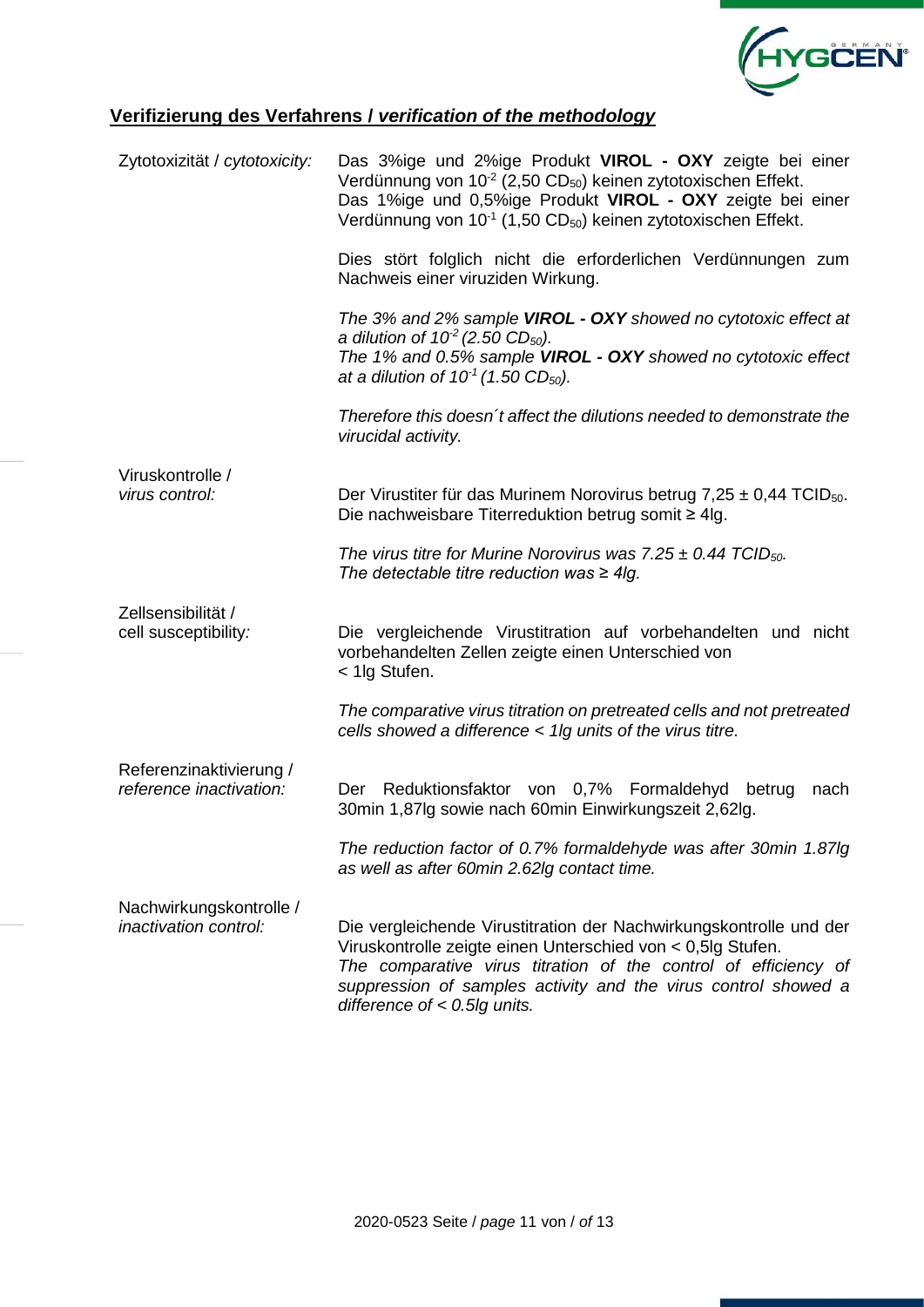

### **Schlussfolgerung** */ conclusion***:**

Nach einer Einwirkzeit von 10min mit dem 3%igen, 2%igen und 1%igen Produkt **VIROL - OXY** bei niedriger Belastung konnte keine Vermehrung von Murinem Norovirus in Kulturen von RAW 264.7 Zellen nachgewiesen werden.

Die erforderliche Titerreduktion von ≥ 4lg Stufen konnte auch mit dem 0,5%igen Produkt nachgewiesen werden.

*After an exposure time of 10min with 3%, 2% and 1% of the product VIROL - OXY under clean conditions no replication of Murine Norovirus could be detected in cultures of RAW 264.7 cells. The required titre reduction of ≥ 4lg units could also be demonstrated with the 0.5% product.*

**Archivierung: Eine Ausfertigung des Berichtes wird zusammen mit den Rohdaten im Archiv des Auftragnehmers aufbewahrt.**

*archiving: A copy of the test report will be kept together with the raw data in the contractor´s archive.*

Hinweis: Die Prüfergebnisse beziehen sich ausschließlich auf die genannten Prüfprodukte. Auszugsweise Wiedergabe dieses Berichtes nur mit schriftlicher Genehmigung der HygCen Germany GmbH.

*note: The test results refer only to the named test samples. Reproduction of any part of this report requires the written permission of HygCen Germany GmbH.*

Dr. med. univ. S. Werner **Dipl. Umweltwiss. J. Köhnlein** Head of Scientific-Technical Affairs **Exercise Scientific-Technical Affairs** Division manager Microbiological Test Methods